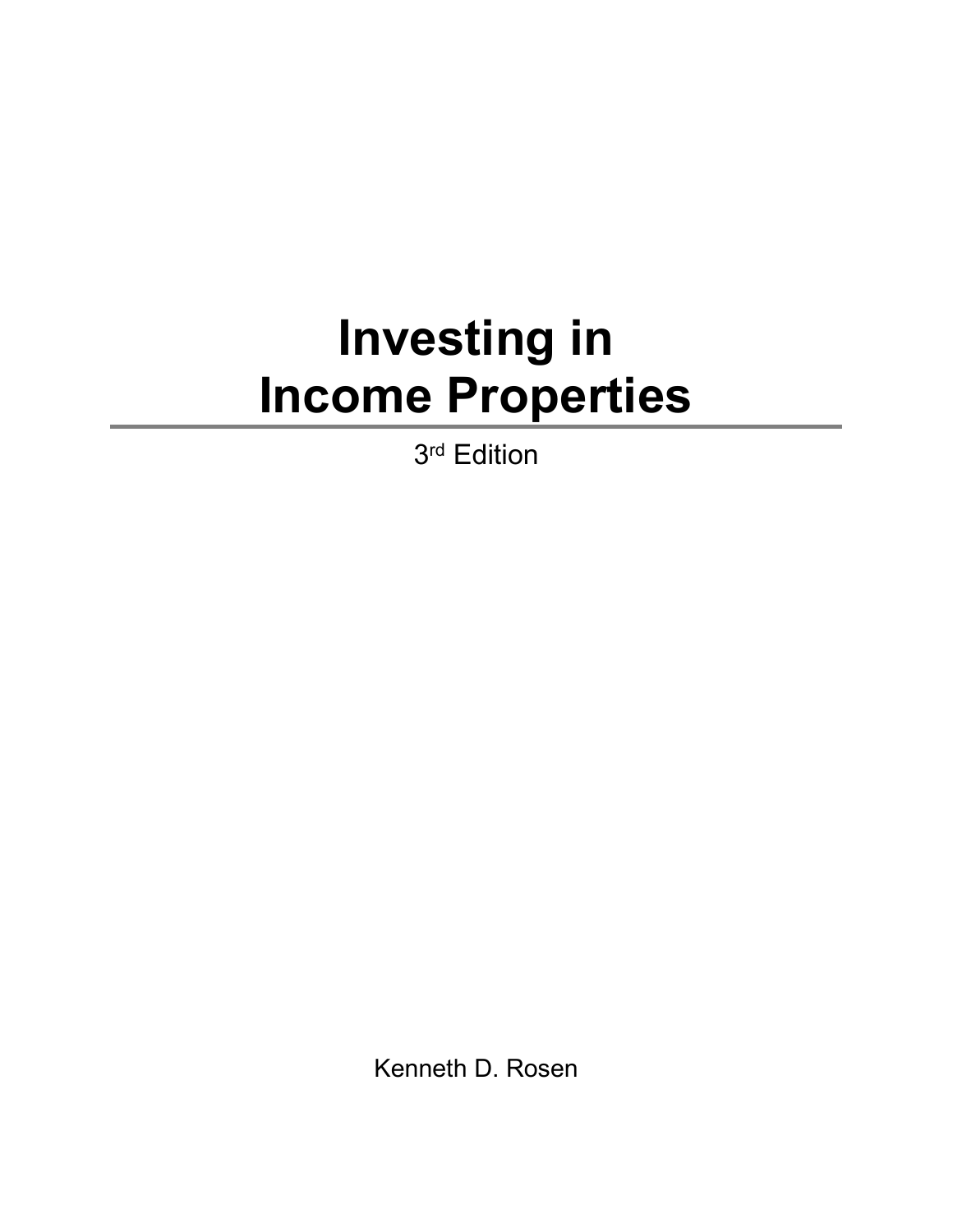## **Table of Contents**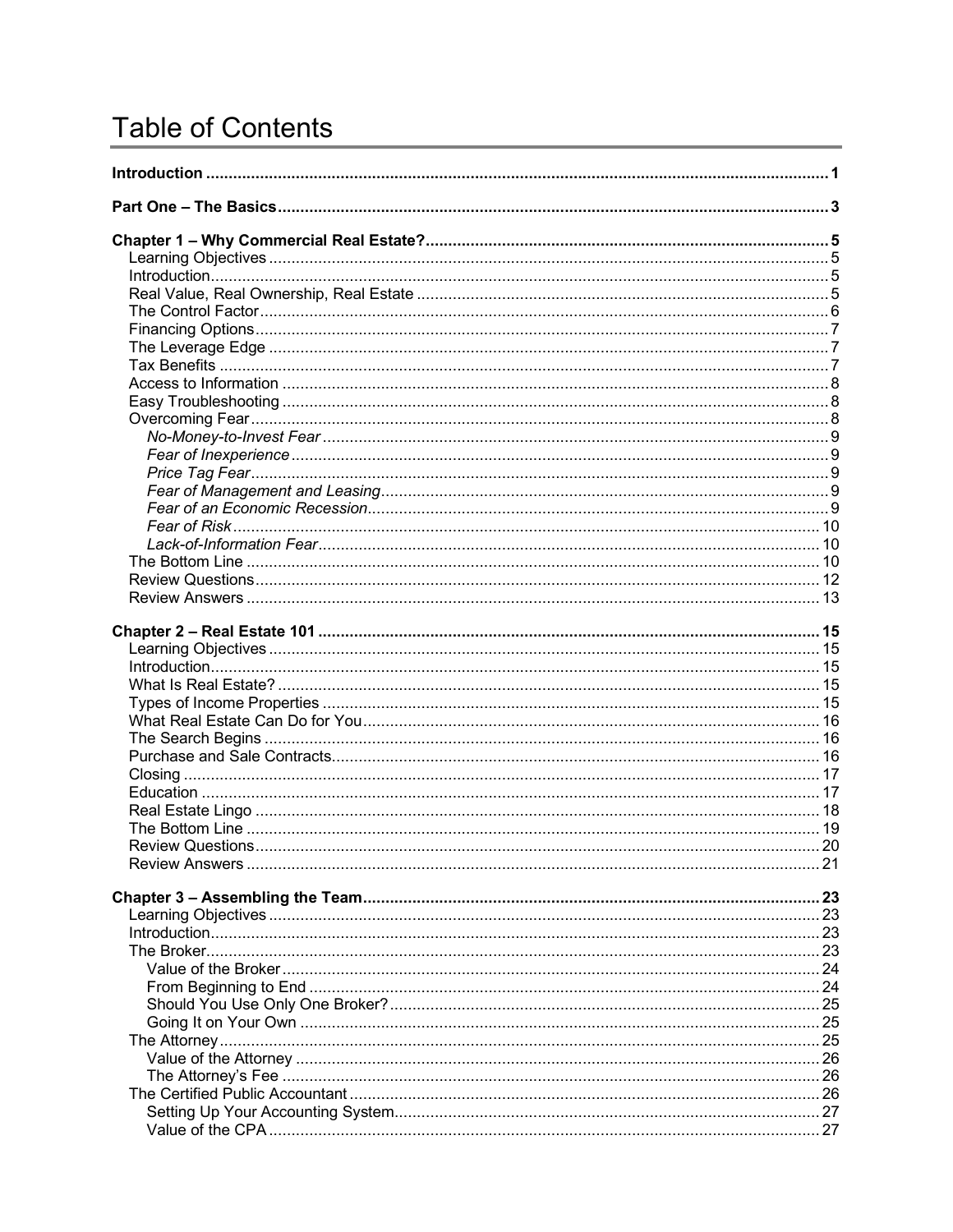| Chapter 6 - Step Two of The Big Six: Building Quality and Design Efficiency  51 |  |
|---------------------------------------------------------------------------------|--|
|                                                                                 |  |
|                                                                                 |  |
|                                                                                 |  |
|                                                                                 |  |
|                                                                                 |  |
|                                                                                 |  |
|                                                                                 |  |
|                                                                                 |  |
|                                                                                 |  |
|                                                                                 |  |
|                                                                                 |  |
|                                                                                 |  |
|                                                                                 |  |
|                                                                                 |  |
|                                                                                 |  |
|                                                                                 |  |
|                                                                                 |  |
|                                                                                 |  |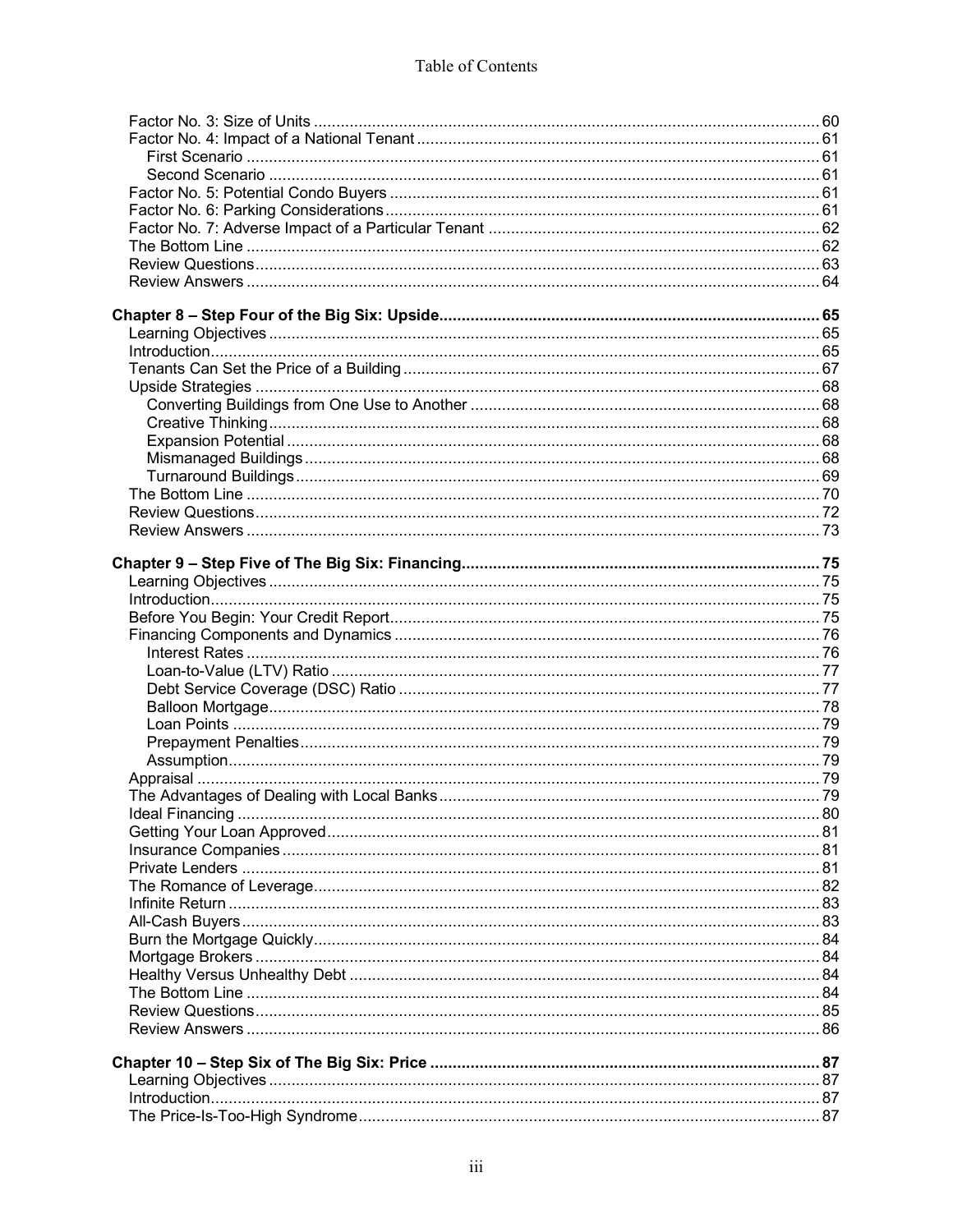| 118 |
|-----|
|     |
|     |
|     |
|     |
|     |
|     |
|     |
|     |
|     |
|     |
|     |
|     |
|     |
|     |
|     |
|     |
|     |
|     |